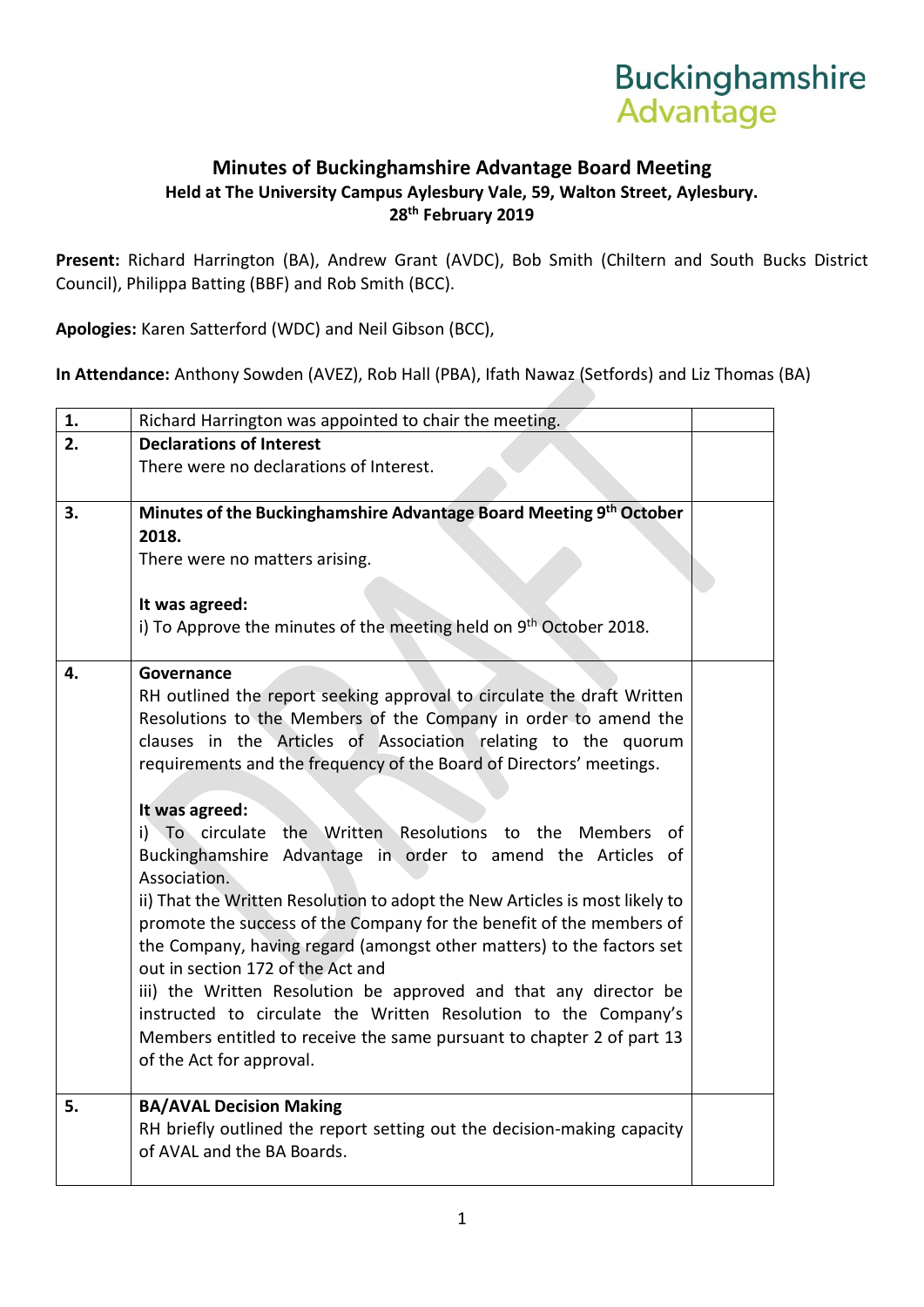## Buckinghamshire<br>Advantage

|    | It was agreed:                                                               |  |
|----|------------------------------------------------------------------------------|--|
|    | i) To note the report and that transitional arrangements will be required    |  |
|    | in the next 12 to 18 months when the new structure relating to the           |  |
|    | unitary authority comes into play.                                           |  |
|    |                                                                              |  |
| 6. | <b>Aylesbury Woodlands</b>                                                   |  |
|    | Rob Hall (Robh) gave a brief overview of the mixed-use scheme and            |  |
|    | explained that it will contribute to Aylesbury's economic development,       |  |
|    | provide early delivery of the ELRs and that it is intended to provide a      |  |
|    | highly sustainable development. Scheme elements include over 100,000         |  |
|    | sq ft of employment space, circa 1,100 residential dwellings, a local        |  |
|    | centre, extra care home, hotel and conference facilities, sports village,    |  |
|    | primary school and landscaping with circa 50% of scheme being open           |  |
|    | space.                                                                       |  |
|    | The scheme will be developed out in phases and phase 1 is defined in the     |  |
|    | outline planning application and includes ELRs, flood mitigation works,      |  |
|    | highway links (ELRs and College Road), delivery of 74% of the total          |  |
|    | employment provision, enabling works and associated landscaping and          |  |
|    | open space.                                                                  |  |
|    | As promoter, BA is obliged to secure planning consent and take the           |  |
|    | scheme to the market. If the minimum land value is achieved, the             |  |
|    | landowner is obliged to release the land to the market. A robust attitude    |  |
|    | to risk is required as up-front costs will be high whilst receipts will flow |  |
|    | in towards the end of the scheme programme. BA is leading the scheme         |  |
|    | as no private developer would be prepared to step in as the risk is too      |  |
|    | great. There is a direct relationship between AW and Hampden Fields in       |  |
|    | terms of costs and infrastructure with a joint highways programme of         |  |
|    | works in place with arrangements for cost sharing.                           |  |
|    | The Outline Planning Application was submitted in March 2016.                |  |
|    | Revisions took place in 2017 and the application was considered by the       |  |
|    | AVDC Strategic Planning Committee on 26/10/17 when it was delegated          |  |
|    | to officers for approval and to issue the planning consent.                  |  |
|    | Negotiations regarding the planning conditions are almost concluded.         |  |
|    | The conditions interlink with the Section 106 agreements. The latest         |  |
|    | drafts of the Section 106 agreements were returned to the Planning           |  |
|    | Authorities' solicitors and should progress to engrossment by the end of     |  |
|    | March 2019 subject to the agreement of the BA Board and the                  |  |
|    | landowners. The Deed of Dedication for land owned by BA to assist the        |  |
|    | delivery of the A41 roundabout improvements will be completed at the         |  |
|    | same time as the Section 106.                                                |  |
|    | It was agreed:                                                               |  |
|    | To note the report.<br>i)                                                    |  |
|    |                                                                              |  |
| 7. | <b>Aylesbury Woodlands Section 106 Agreements</b>                            |  |
|    | Ifath Nawaz (IN) briefly explained the reports setting out the details and   |  |
|    | legal aspects of the AVDC and BCC Section 106 agreements.<br>IN              |  |
|    |                                                                              |  |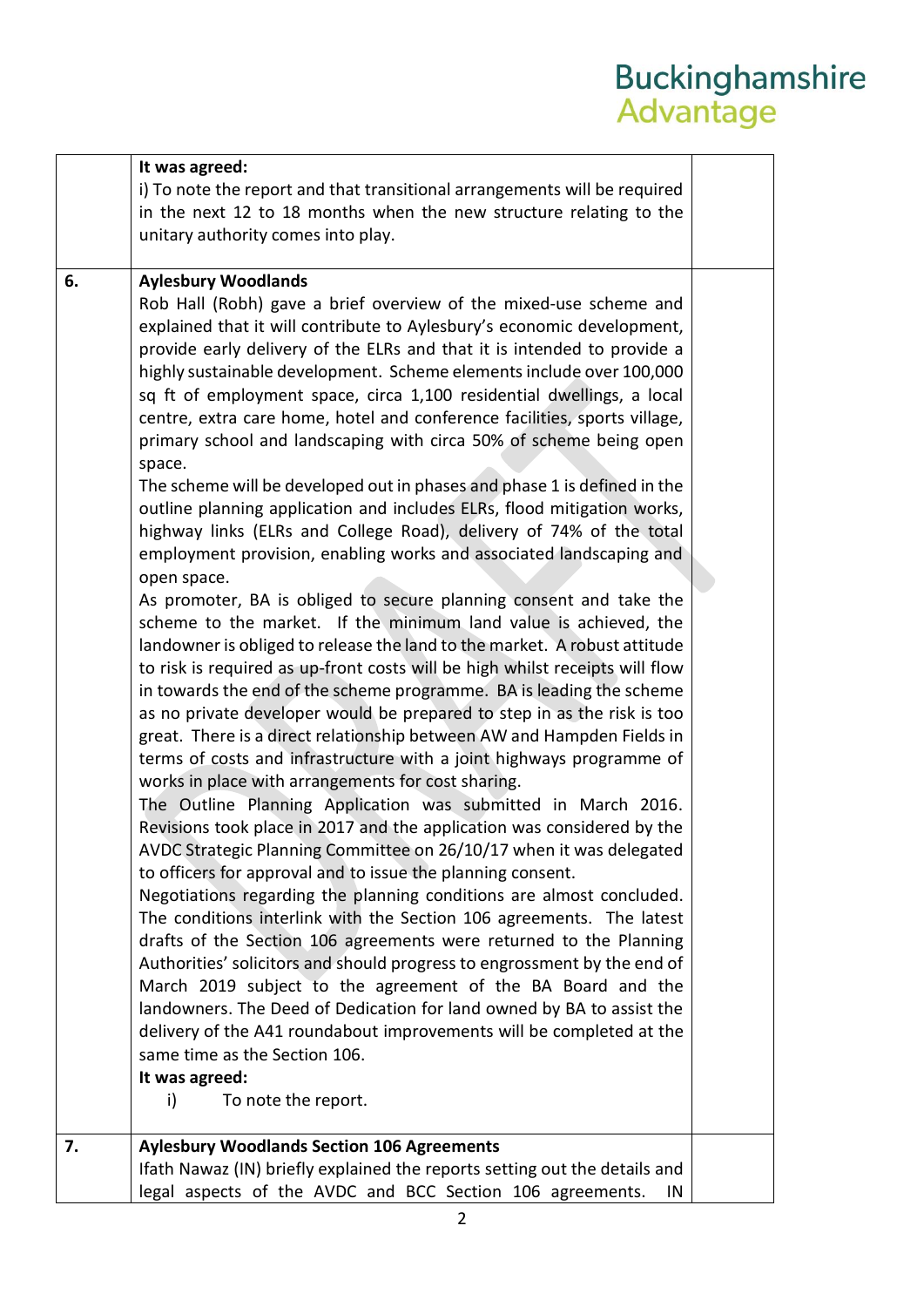## **Buckinghamshire** Advantage

confirmed that the AVDC agreement covers the district wide issues whilst the BCC agreement covers the highways, education, onsite and offsite works. IN also pointed out the number and scale of fees that are payable. IN added that during negotiations the councils had been made aware of the scheme viability issues and although attempts have been made to structure contributions towards the end of the scheme to ease cash flow, this had been resisted. IN explained that the landowners had commissioned counsel's opinion regarding the S106 agreements and CIL compliance and added that if the opinion suggests that it is not CIL compliant, the landowners may refuse to sign the agreement. If the landowners challenge on the basis that the S106 is not CIL compliant, it may be necessary to revert to the LPA to review the agreement.

IN explained that the viability exercise was undertaken and a reduction in affordable housing and the education contribution were agreed which may be helpful to demonstrate to the landowners that some mitigation is in place.

IN added that the trigger points for contributions are onerous and the number of viability reviews are more than expected. As AW is dependent on Hampden Fields (H/F) but does not have the ability to control that development, it poses a risk for AW. Some of the offsite contributions are not related to the AW development and the trigger points relating to the school may also affect viability.

IN advised that the draft S106 agreements have been returned to the Planning Authorities and circulated to the landowners.

It is anticipated that the Hampden Fields S106 agreements will be shared with the team to enable us to check they dovetail with the AW S106 agreements.

The Deed of Dedication is required to be completed at the same time as the Section 106 although it is separate to it although it is unlikely to be implemented until six months later as there is an agricultural tenancy on the land at present.

IN emphasised that ideally, more acceptable terms would have been negotiated, but the agreements need to be delivered as they are, and all aspects and risks need to be considered.

RH pointed out that the scheme is still viable in the longer term notwithstanding the legal advice and that we should proceed to ensure the benefits arising from the scheme are captured such as business rates, highways infrastructure, economic development and its links to the Garden Town Initiative.

It was agreed that the planning consent must be secured, and that once consent is granted, dialogue with the landowners should ensue to facilitate the purchase of the land to give complete jurisdiction over the scheme. Discussions with the politicians to establish support to take the project forward will be necessary.

Following discussion on the section 106 agreements and considering the advice from Setfords, it was proposed that a report should be drawn up